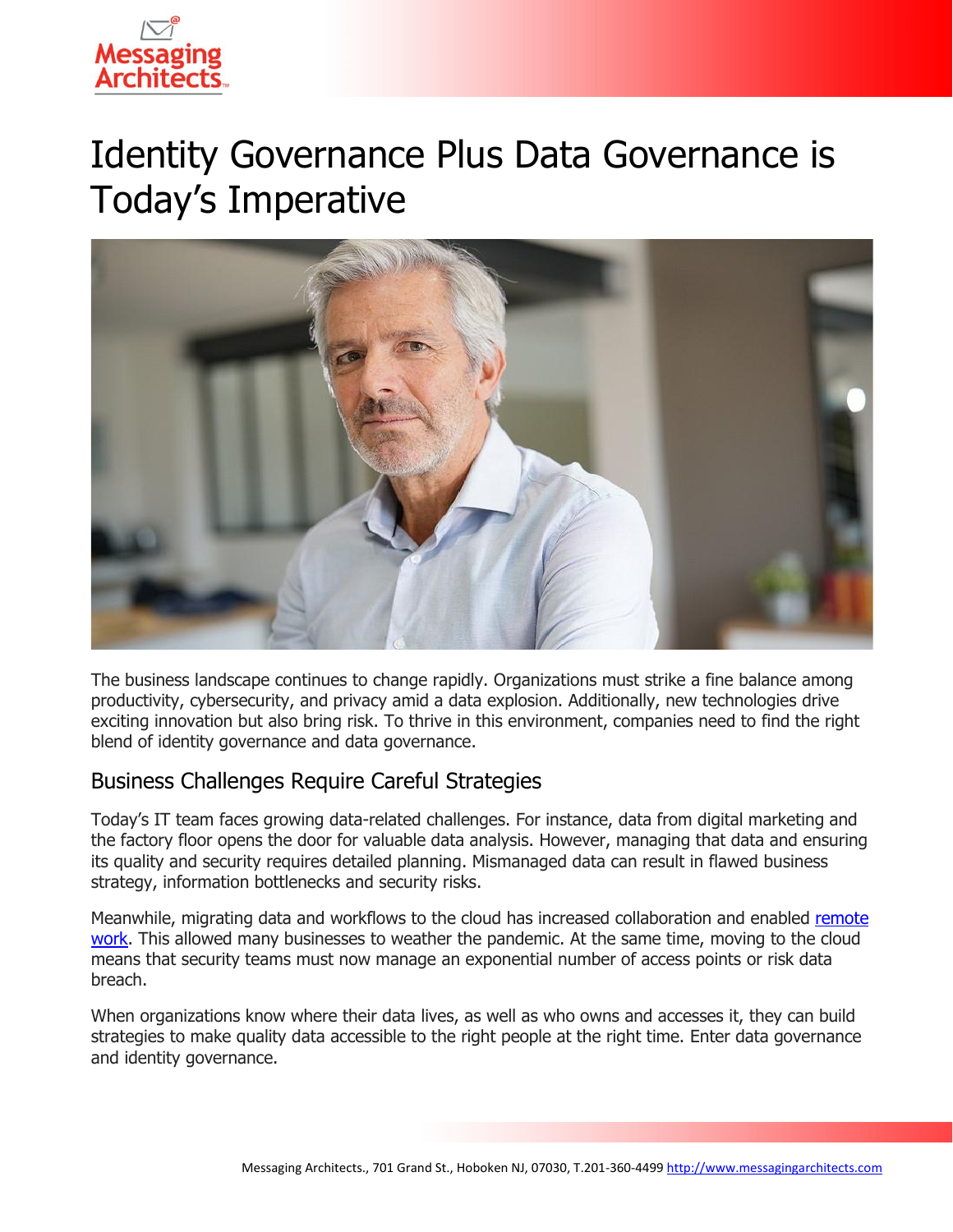

## Unlock the Power of Digital Assets with Data Governance

Data governance includes the processes and tools relating to managing and securing data throughout its lifecycle. This involves properly categorizing and storing data while keeping it safe from everincreasing cyber threats.

It also encompasses understanding regulatory requirements and achieving compliance while ensuring that decision makers have necessary access to up-to-date, high-quality data. And it includes planning for data end of life in a way that balances mandated data retention with purging or archiving outdated information.

Critical elements of a solid data governance strategy include the policies, rules and standards that determine how data is organized and shared. For instance, [retention policies](https://messagingarchitects.com/email-retention-goldilocks-zone/) promote regulatory compliance and improve data quality. Likewise, sensitive data tags guard against improper sharing of privileged information.



#### Streamline Access Management with Identity Governance

Identity governance works hand in hand with data governance by managing the users and devices that access the data. For example, when a new employee joins the organization, they gain a digital identity through which they access networks, folders, applications, and other resources. Likewise, devices such as laptops or printers also gain a digital identity.

Each user or device has an account in the system, and access controls determine what they have access to and what level of access they have. Passwords and other [authentication methods](https://www.emazzanti.net/modern-authentication/) allow users to verify their identities and gain appropriate access.

Thus, components of identity governance include account management and access controls, as well as authentication and password management. A quality identity and access management (IAM) system will automate much of these processes.